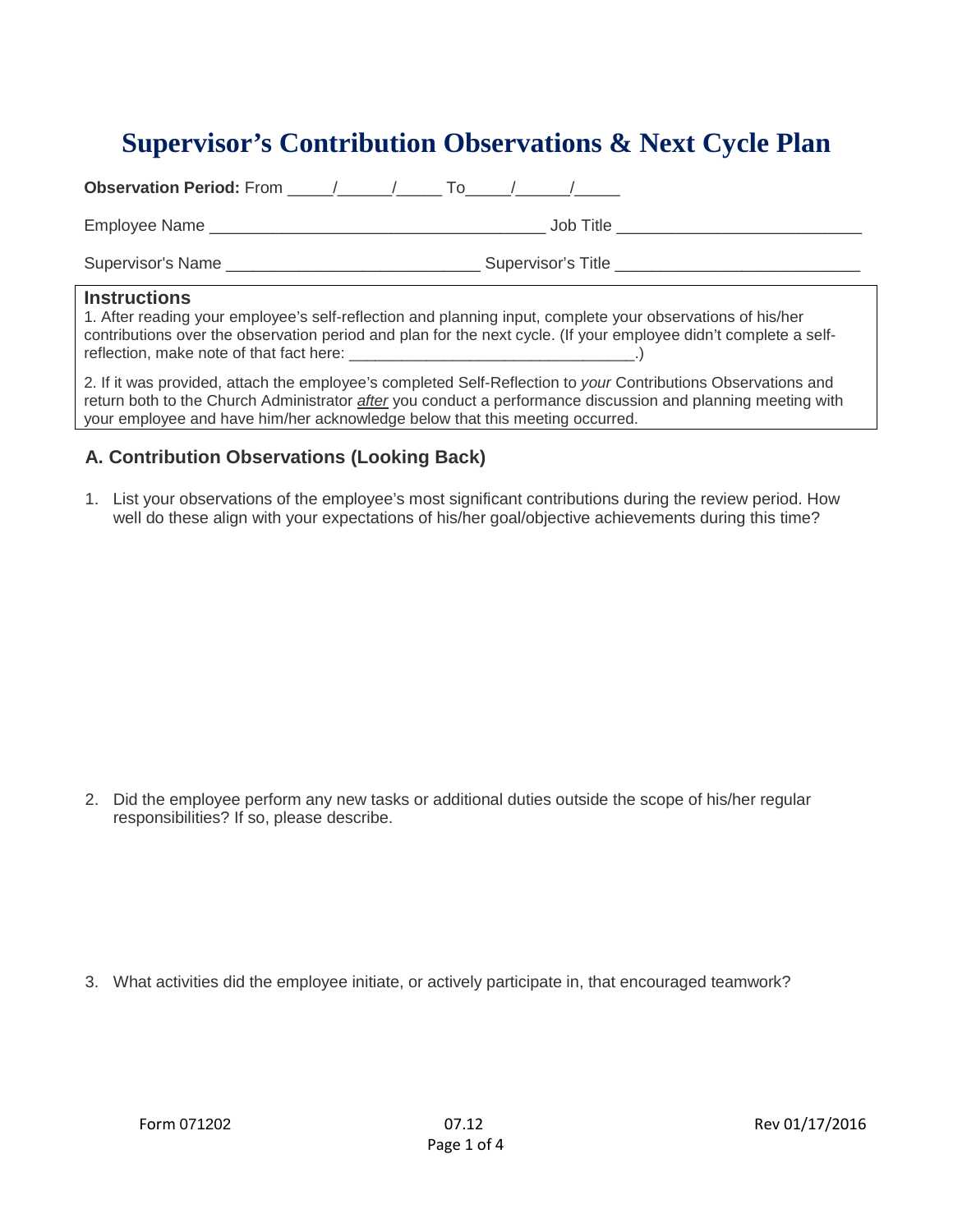- 4. Describe any professional development the employee completed or participated in (i.e., offsite seminars/classes, onsite training, peer training, management coaching or mentoring, on-the-job experience, better exposure to challenging projects, other). How did this help his/her contributions to the organization?
- 5. If applicable, provide comments from other FPCC personnel regarding the employee's performance during the review period.

### **B. Summary: Job Contribution Factors.**

Evaluate the employee on all factors that apply during this review period. If a category does not apply to him/her, indicate N/A.

#### **Rating Scale**: **4** – Consistently Outstanding Results

- **3** -- Very Competent/ Excellent Results
- **2** Competent/Fully Meets Expected Contributions
- **1** Improvement Needed for Future Success

|    | <b>Category</b>                                                                                                                | Rating |
|----|--------------------------------------------------------------------------------------------------------------------------------|--------|
| 1. | Technical Skills (job/discipline area specific)                                                                                |        |
| 2. | <b>Technical Knowledge</b><br>(up-to-date on church-related news, articles & best practices)                                   |        |
| 3. | Quality of Work Product (comprehensive, accurate, timely, etc.)                                                                |        |
| 4. | Utilization of Resources or Productivity                                                                                       |        |
| 5. | Church Membership Support & Growth Skills                                                                                      |        |
| 6. | <b>Project Management Skills</b>                                                                                               |        |
| 7. | <b>Computer Skills</b>                                                                                                         |        |
| 8. | Time Management & Organizational Skills                                                                                        |        |
| 9. | Interpersonal Skills (positive communicator; demonstrated ability<br>to get along well with co-workers/church members/vendors) |        |
|    | 10. Communication Skills - Verbal/Written (speaking,<br>proposals/reports, letters, memos, etc.)                               |        |
|    | 11. Innovation or Creativity                                                                                                   |        |
|    | 12. Collaboration/Teamwork/Mentoring Skills                                                                                    |        |
|    | 13. Organization Policies (knowledgeable of/compliant with FPCC<br>policies & procedures)                                      |        |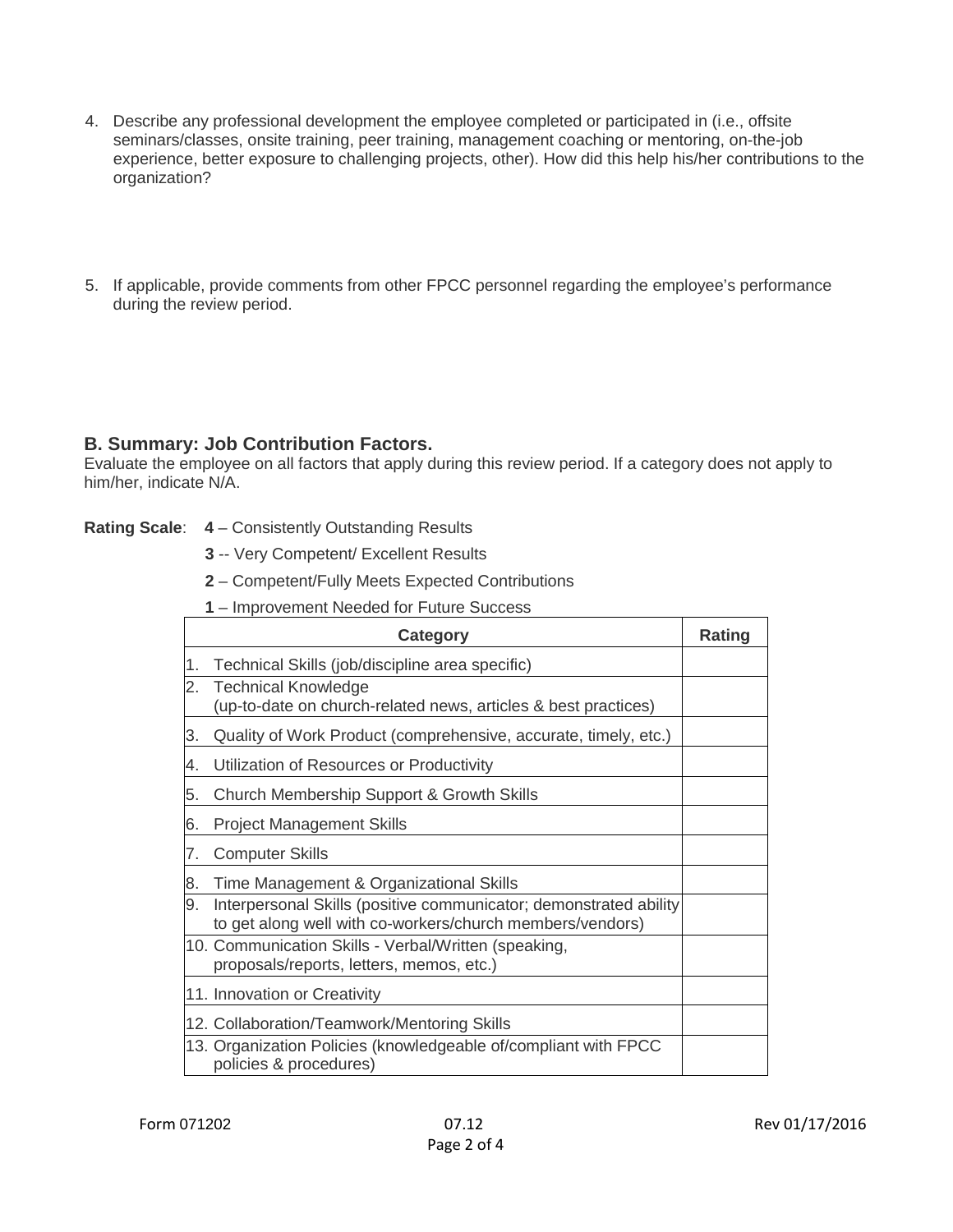| 14. Leadership Skills (applies to anyone - not restricted to<br>supervisory level employees)  |  |
|-----------------------------------------------------------------------------------------------|--|
| 15. Professionalism (punctuality, attendance; conduct;<br>responsiveness and follow- through) |  |
| 16. Overall Observation (for Sections A & B combined)                                         |  |

# **C. Upcoming Period (Looking Forward)**

1. Describe areas that, if improved, would enhance the employee's future contributions. List steps the employee needs to take and any resources or coaching you will provide to help him/her.

- 2. What would you like the employee to do to improve FPCC's church member satisfaction and/or his/her own job satisfaction?
- 3. State one or two career goals you would like the employee to accomplish and indicate how you can help him/her.
- 4. What key job objectives and/or strategic goals do you want the employee to accomplish during the next review period? (These should be **s**pecific, **m**easurable, **a**chievable, **r**ealistic, and **t**ime-bound: SMART. Usually, 3 to 7 key annual objectives/ goals are appropriate for most jobs.)